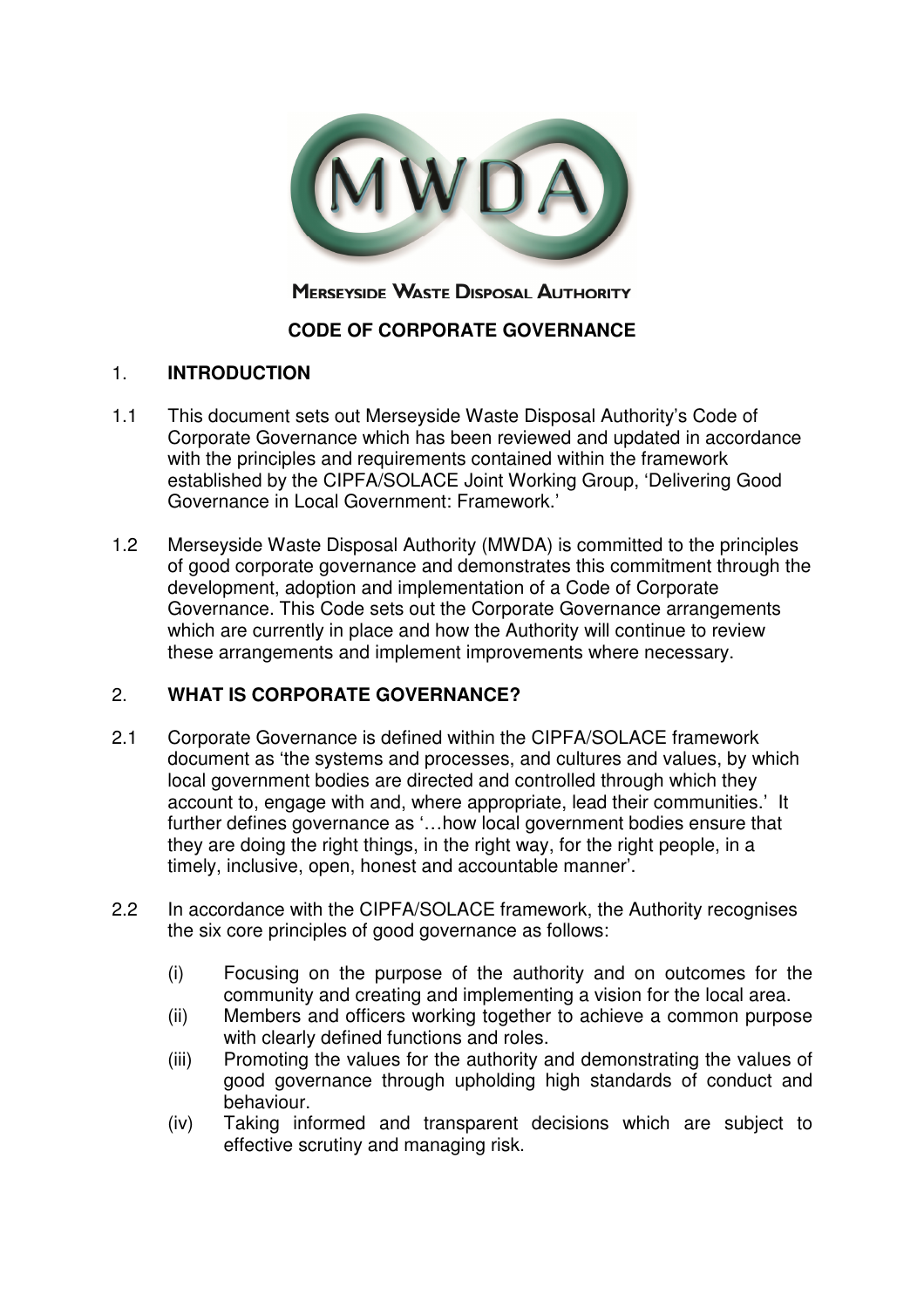- (v) Developing the capacity and capability of Members and officers to be effective.
- (vi) Engaging with local people and other stakeholders to ensure robust local public accountability.

## 3. **THE AUTHORITY'S CORPORATE GOVERNANCE APPROACH**

3.1 To achieve the principles of good corporate governance, the Authority recognises the principles contained within the CIPFA/SOLACE Framework, against which it will aim to deliver good governance.

## 3.2 **Core Principle (i)**

## **Focusing on the purpose of the authority and on outcomes for the community and creating and implementing a vision for the local area.**

## **Supporting principles:**

Exercising strategic leadership by developing and clearly communicating the Authority's purpose and vision and its intended outcome for citizens and service users.

Ensuring that users receive a high quality of service whether directly, or in partnership, or by commissioning.

Ensuring that the Authority makes best use of resources and that tax payers and service users receive excellent value for money.

- Develop and promote the Authority's purpose and vision through its Corporate Plan.
- Review the Corporate Plan and its impact on the Authority's governance arrangements on a regular basis.
- Continue to develop the Joint Recycling and Waste Management Strategy for Merseyside to ensure that partnerships work to a common goal.
- Publish the Authority's Annual Performance Plan on a timely basis to communicate the Authority's activities and achievements, its financial position and performance.
- Produce and publish quarterly reports to monitor the Authority's performance and the quality of its services.
- Continue to develop effective arrangement to identify and deal with failure in service delivery.
- Ensure value for money which takes account of sustainable delivery of services and improved environmental performance.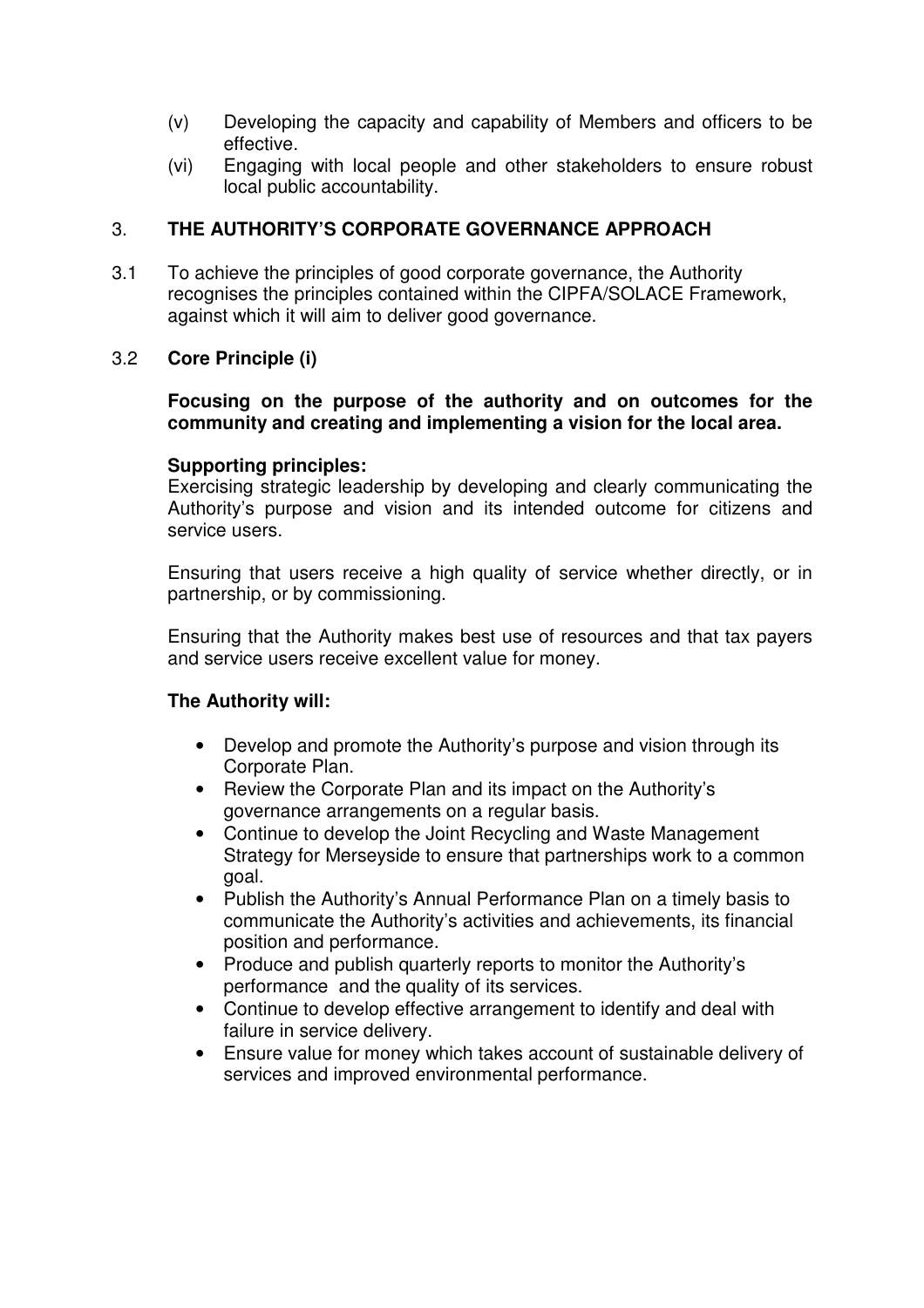## 3.3 **Core Principle (ii)**

#### **Members and officers working together to achieve a common purpose with clearly defined functions and roles.**

## **Supporting principles:**

Ensuring effective leadership throughout the Authority and being clear about executive and non-executive functions and of the roles and responsibilities of the scrutiny function.

Ensuring that a constructive working relationship exists between Authority Members and officers and that the responsibilities of Members and officers are carried out to a high standard.

Ensuring relationships between the Authority, its partners and the public are clear so that each knows what to expect of the other.

- Set out clearly the respective roles and responsibilities of the Authority's Members and senior officers.
- Maintain an effective Scheme of Delegation, ensuring that the Chief Executive is responsible and accountable to the Authority for all aspects of operational management.
- Maintain the Member/Officer Protocol to ensure that a shared understanding of roles and objectives is maintained.
- Ensure that the Treasurer to the Authority (the S151 officer) is responsible for providing appropriate advice on all financial matters, for keeping proper financial records and accounts, and for maintaining an effective system for internal financial control.
- Ensure that the Clerk to the Authority and the Monitoring Officer are responsible for ensuring that agreed procedures are followed and that all applicable statutes and regulations are complied with.
- Consider the terms and conditions for remuneration of Members and officers and an effective structure for managing the process.
- Maintain effective mechanisms to monitor service delivery.
- Ensure that the Authority's Corporate Plan and key strategies are developed through robust mechanisms, and in consultation with the local community and other key stakeholders, and that they are clearly articulated and disseminated.
- When working in partnership ensure that Members are clear about their roles and responsibilities both individually and collectively in relation to the partnership and to the Authority.
- When working in partnership:
	- Ensure that there is clarity about the legal status of the partnership through formal agreements such as an Inter Authority Agreement.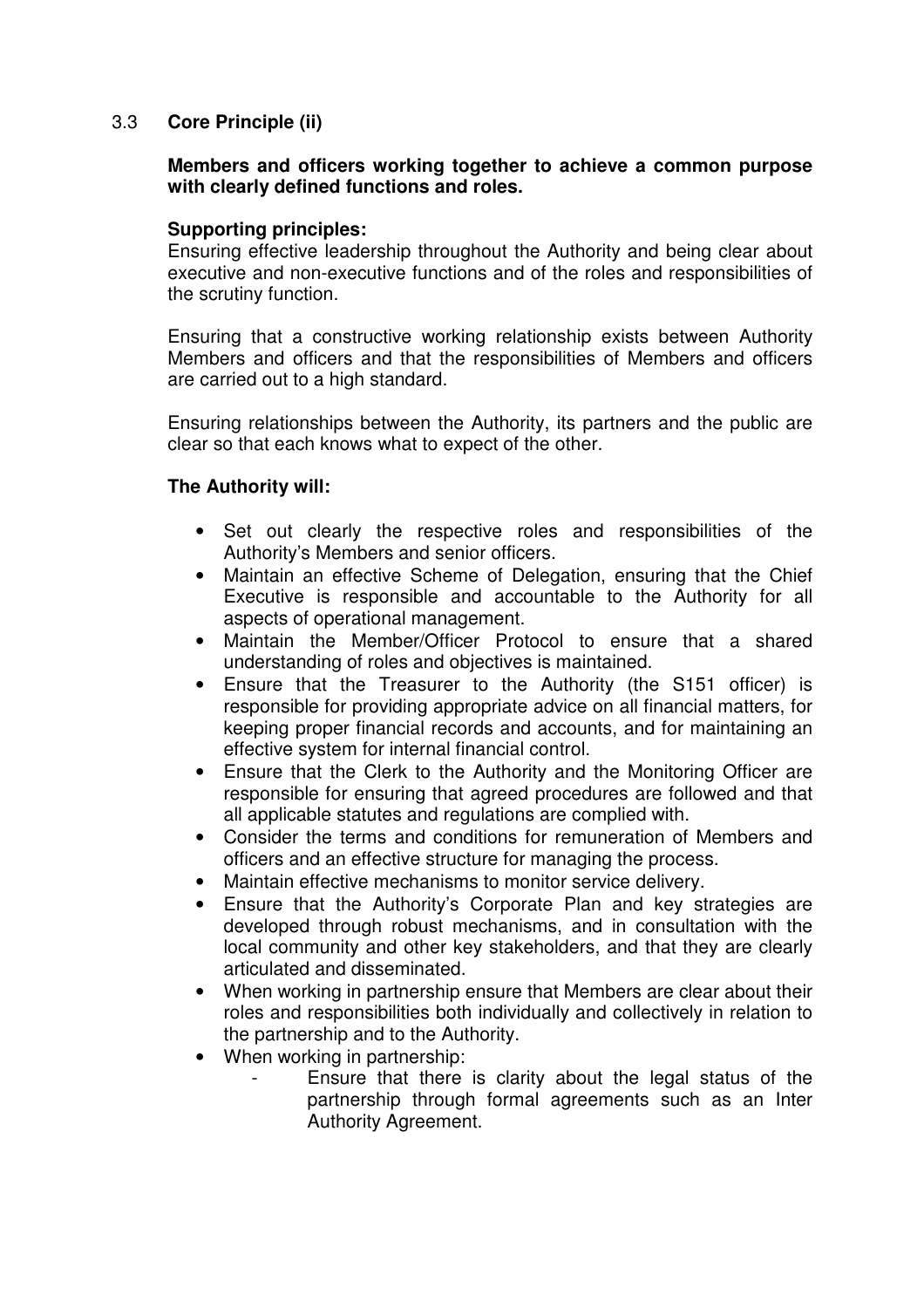Ensure that protocols are in place to make clear the extent of a representative's authority to bind their organisation to partner decisions.

## 3.4 **Core Principle (iii)**

**Promoting the values for the authority and demonstrating the values of good governance through upholding high standards of conduct and behaviour.** 

## **Supporting principles:**

Ensuring Authority Members and officers exercise leadership by behaving in ways that exemplify high standards of conduct and effective governance.

Ensuring that organisational values are put into practice and are effective.

- Ensure that the Authority's leadership sets a tone for the organisation by creating a climate of openness, support and respect.
- Ensure that standards of conduct and personal behaviour expected of Members and staff, of work between Members and staff and between the Authority, its partners and the community are defined and communicated through codes of conduct and protocols.
- Maintain and develop policies that ensure that Members and employees of the Authority are not influenced by prejudice, bias or conflicts of interest in dealing with different stakeholders.
- Develop and maintain shared values including leadership values for both the organisation and staff reflecting public expectation and communicate these with Members, staff, the community and partners.
- Ensure that systems and processes are designed in conformity with appropriate ethical standards, and monitor their continuing effectiveness in practice.
- Work with Members' constituent authorities to promote and maintain high standards of conduct.
- Use the organisation's shared values to act as a guide for decision making and as a basis for developing positive and trusting relationships within the Authority.
- In pursuing the vision of a partnership, agree a set of values against which decision making and actions can be judged. Such values must be demonstrated by partners' behaviour both individually and collectively.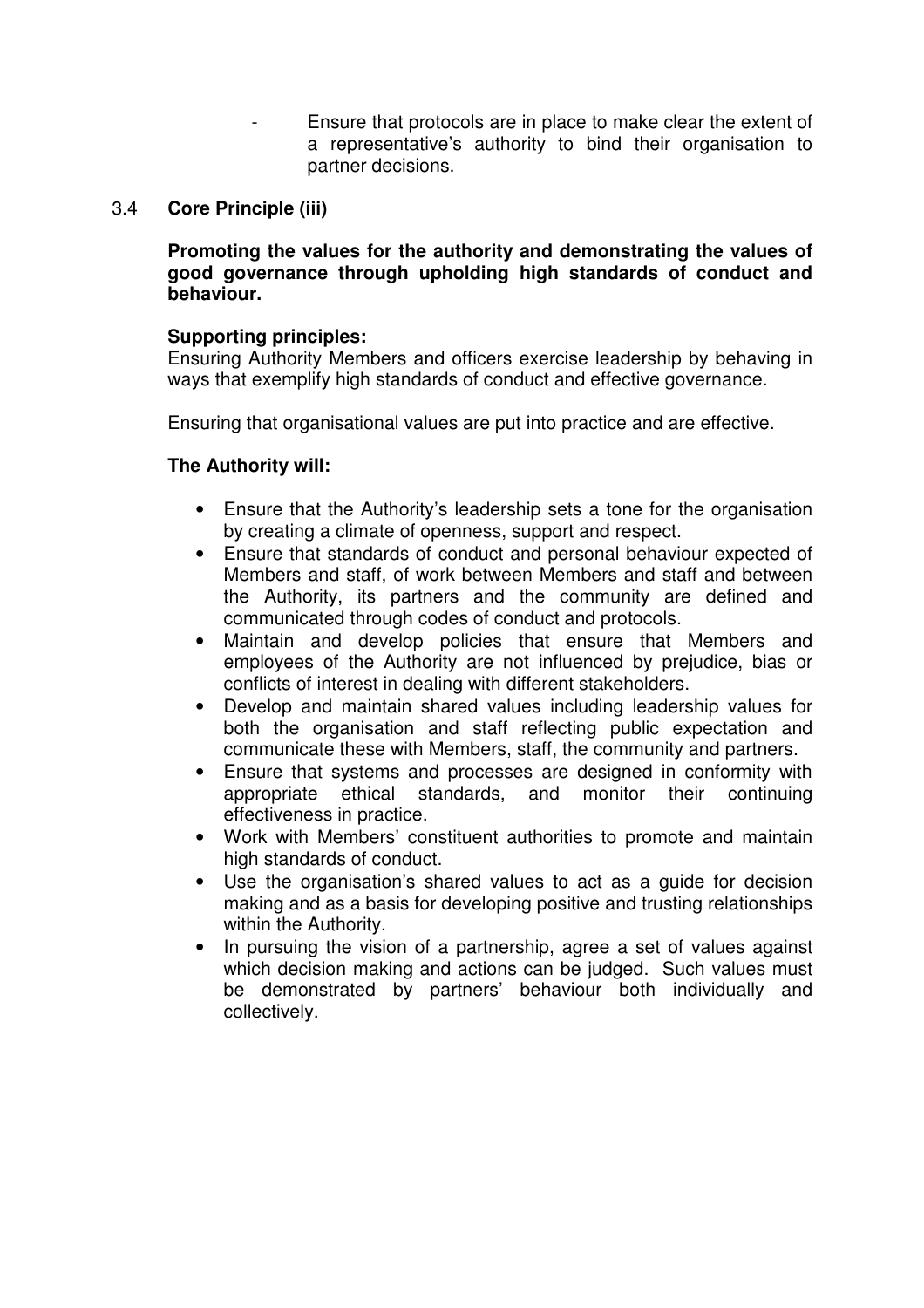## 3.5 **Core Principle (iv)**

## **Taking informed and transparent decisions which are subject to effective scrutiny and managing risk.**

## **Supporting principles:**

Being rigorous and transparent about how decisions are taken and listening and acting on the outcome of constructive scrutiny.

Having good-quality information, advice and support to ensure that services are delivered effectively and are what the community wants/needs.

Ensuring that an effective risk management system is in place.

Using their legal powers to the full benefit of the citizens and communities in their area.

- Deliver an effective scrutiny function through the Authority's Procedural Rules and Scheme of Delegation, which encourages constructive challenge and enhances the Authority's performance overall and that of any organisation for which it is responsible.
- Have regard to relevant Scrutiny Committee Reports of partner Authority's where written notice requires the Authority's consideration.
- Maintain open and effective mechanisms for documenting evidence for decisions and recording the criteria, rationale and consideration on which decisions are based.
- Develop and maintain arrangements to safeguard Members and employees against conflicts of interest.
- Develop and maintain an effective audit function through the Authority's board and where appropriate, the Audit and Governance Committee.
- Develop and maintain effective, transparent and accessible arrangements for dealing with complaints.
- Ensure that those making decisions, whether for the authority or the partnership are provided with information that is fit for the purpose – relevant, timely and gives clear explanations of technical issues and their implications.
- Ensure that professional advice on matters that have legal or financial implications is available and recorded well in advance of decision making and used appropriately.
- Continue to embed risk management into the culture of the authority, with members and managers at all levels recognising that risk management is part of their jobs.
- Maintain whistle-blowing arrangements to which staff and all those contracting with the Authority have access.
- Actively recognise the limits of lawful activity placed on the Authority by, for example, the ultra vires doctrine but also strive to utilise powers to the full benefit of the communities it serves.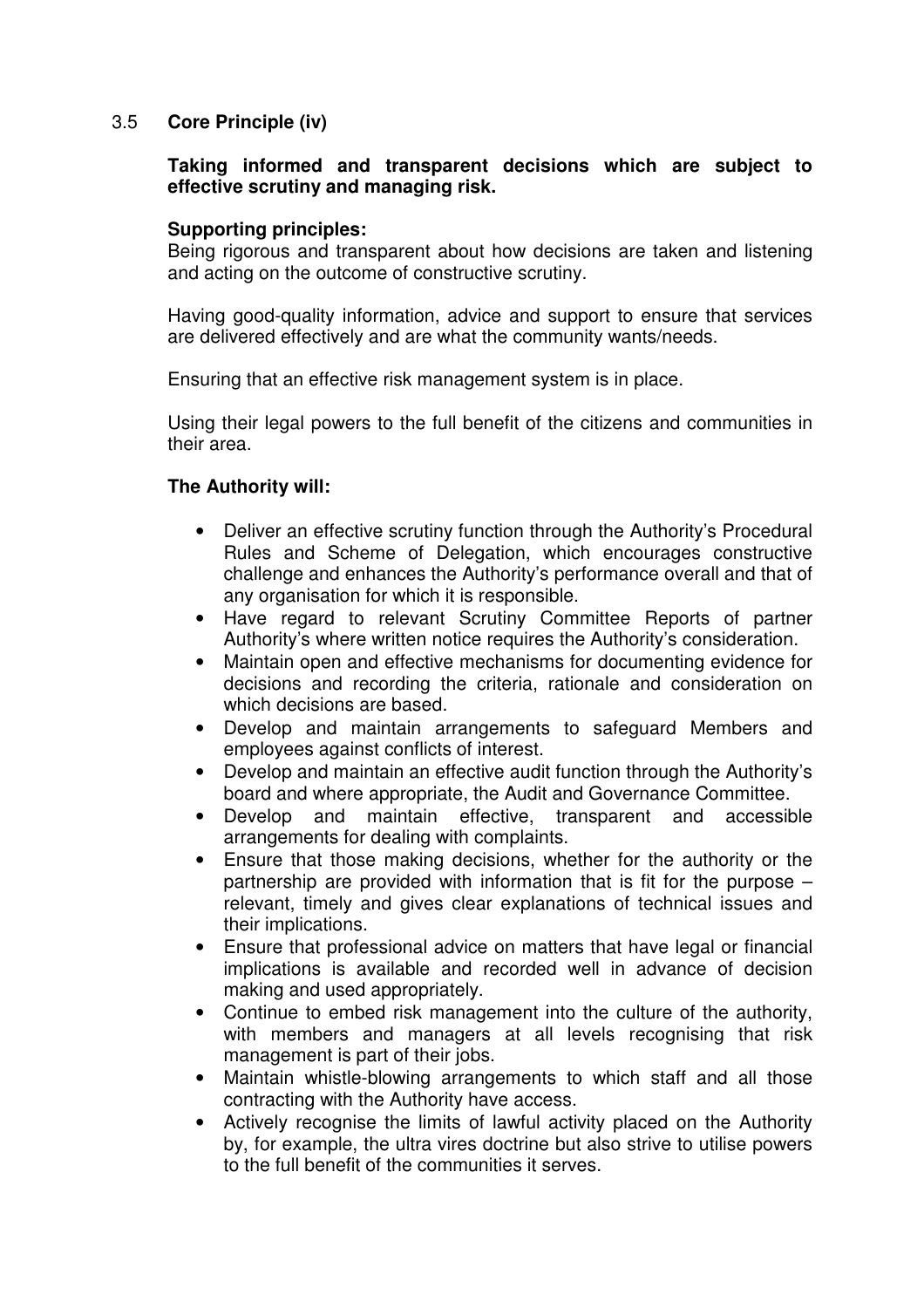- Recognise the limits of lawful action and observe both the specific requirements of legislation and the general responsibilities placed on local authorities by public law.
- Observe all specific legislative requirements placed upon the Authority, as well as the requirements of general law, and in particular to integrate the key principles of good administrative law – rationality, legality and natural justice – into its procedures and decision-making processes.
- 3.6 **Core Principle (v)**

## **Developing the capacity and capability of Members and officers to be effective.**

## **Supporting principles:**

Making sure that Members and officers have the skills, knowledge, experience and resource they need to perform well in their roles.

Developing the capability of people with governance responsibilities and evaluating their performance, as individuals and as a group.

Encouraging new talent for membership of the Authority so that best use can be made of individuals' skills and resources in balancing continuity and renewal.

- Provide induction programmes tailored to individual needs and opportunities for Members and officers to update their knowledge on a regular basis.
- Ensure that the statutory officers have the skills, resources and support necessary to perform effectively in their roles and that these roles are properly understood throughout the organisation.
- Assess the skills required by Members and officers to support their role with the Authority and make a commitment to develop those skills to enable roles to be carried out effectively.
- Develop skills on a continuing basis through staff and Member training and development programmes to improve performance, including the ability to scrutinise and challenge and to recognise when outside expert advice is needed.
- Ensure that effective arrangements are in place for reviewing the performance of the Authority as a whole and of individual Members and agreeing an action plan which might for example aim to address any training or development needs.
- Develop the Authority's strategies and policies to ensure that effective arrangements are in place, designed to encourage individuals from all sections of the community to engage with, contribute to and participate in the work of the Authority
- Ensure that career structures are in place for Members and officers to encourage participation and development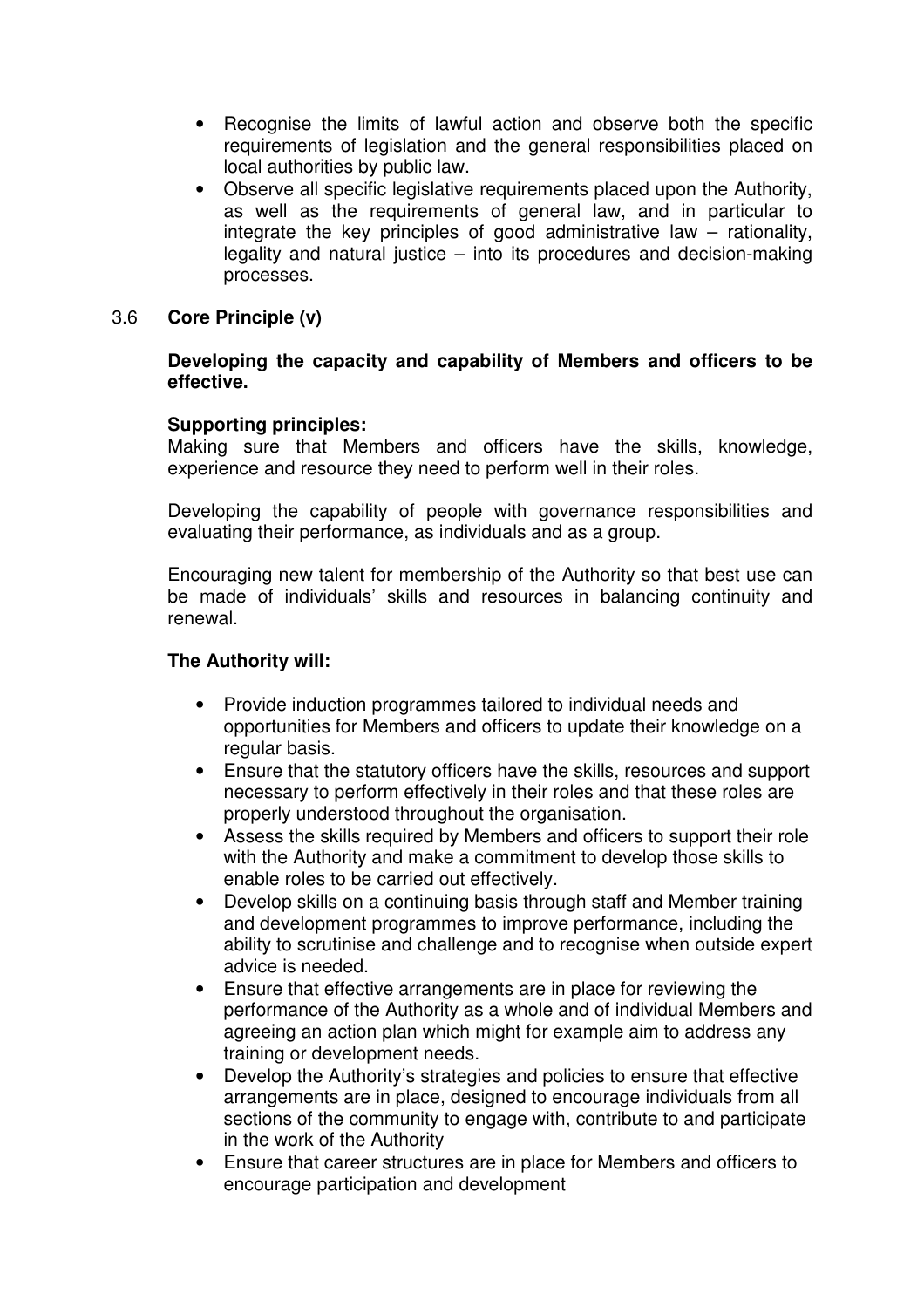## 3.7 **Core Principle (vi)**

## **Engaging with local people and other stakeholders to ensure robust local public accountability.**

## **Supporting principles:**

Exercising leadership through a robust scrutiny function which effectively engages local people and all local institutional stakeholders, including partnerships, and develops constructive accountability relationships.

Taking an active and planned approach to dialogue with and accountability to the public to ensure effective and appropriate service delivery whether directly by the Authority, in partnership or by commissioning.

Making best use of human resources by taking an active and planned approach to meet responsibility to staff.

- Make clear to Members, all staff and the community, to whom they are accountable and for what.
- Consider stakeholders to whom the Authority is accountable and assess the effectiveness of the relationships and any changes required.
- Produce an annual report on scrutiny function activity within the Authority's Annual Performance Plan.
- Ensure that clear channels of communication are in place with all sections of the community and other stakeholders including monitoring arrangements to ensure that they operate effectively.
- Hold meetings in public unless there are good reasons for confidentiality.
- Ensure arrangements are in place to enable the Authority to engage with all sections of the community effectively. These arrangements will recognise that different sections of the community have different priorities and establish explicit processes for dealing with these competing demands.
- Ensure that the communications strategies and contractual arrangements establish the types of issues the Authority will meaningfully consult on or engage with the public and service users, including a feedback mechanism for those consultees to demonstrate what has changed as a result
- On an annual basis, publish an Annual Performance Plan giving information on the Authority's vision, strategy, plans and financial statements as well as information about its outcomes, achievements and the satisfaction of service users in the previous period.
- Ensure that the Authority as a whole is open and accessible to the community, service users and its staff and ensure that it has made a commitment to openness and transparency in all its dealings, including partnerships subject only to the need to preserve confidentiality in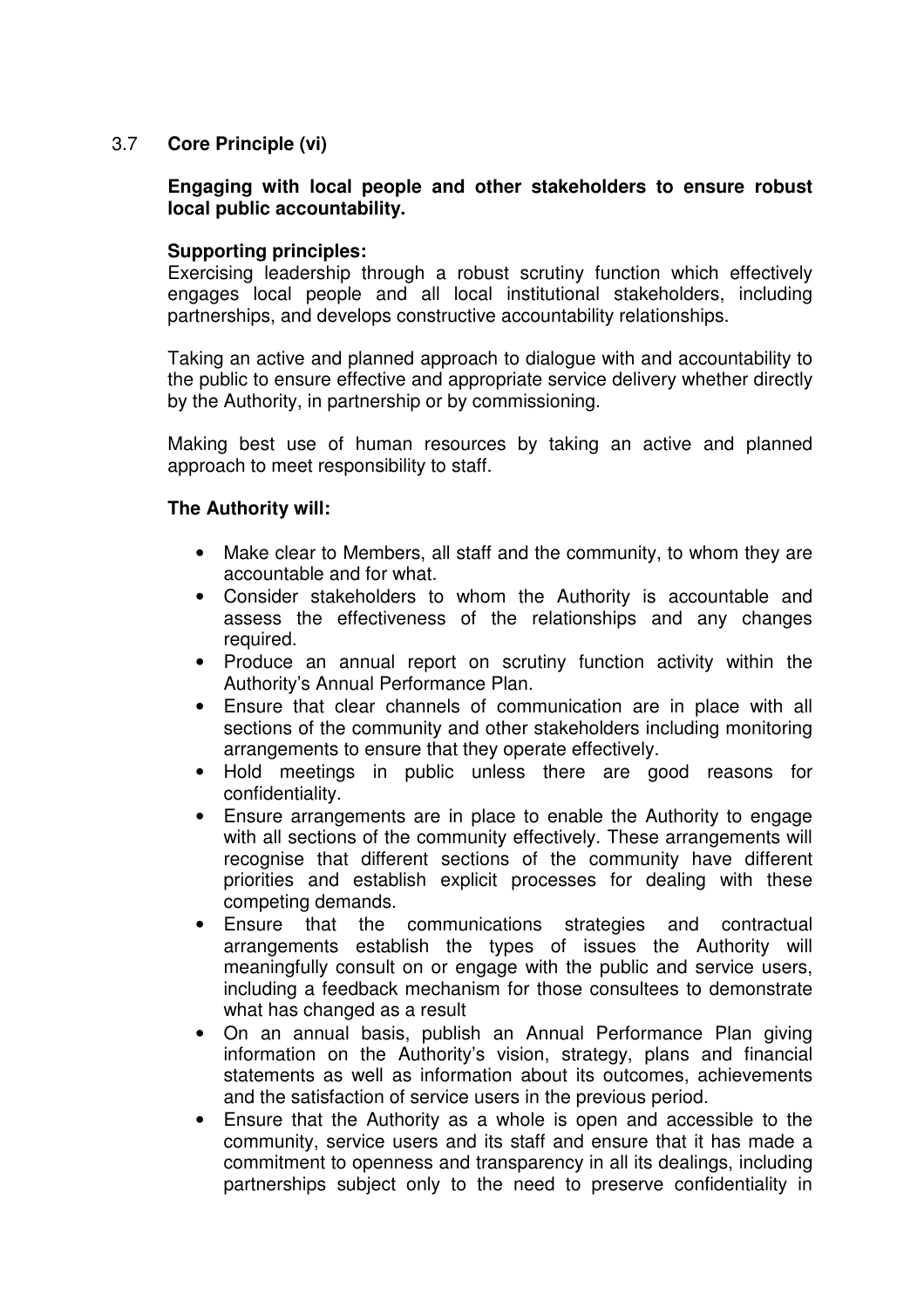those specific circumstances where it is proper and appropriate to do so.

• Develop and maintain a clear policy on how staff and their representatives are consulted and involved in decision making.

## 4 **ASSESSMENT OF THE AUTHORITY'S COMPLIANCE WITH THE CODE OF CORPORATE GOVERNANCE**

- 4.1 By adopting this local code, MWDA commits itself to continuously improving its corporate governance arrangements. To ensure on-going commitment, the Primary Assurance Group comprising the Authority's statutory officers and senior management has been established to monitor the Authority's systems and processes for their effectiveness and to identify areas of improvement.
- 4.2 The Primary Assurance Group will undertake regular, at least annual, reviews of the Authority's governance arrangements to ensure continuing compliance with best practice as set out in the CIPFA/SOLACE Framework and recognises the importance of ensuring that such reviews are reported to the Authority and contained within the published accounts, to provide assurance that:
	- corporate governance arrangements are adequate and operating effectively in practice; or
	- where reviews of the governance arrangements have revealed gaps, action is planned and implemented to ensure effective governance in future.
- 4.3 A copy of the Annual Assessment and Improvement Plan will be presented to Members for their consideration on an annual basis.
- 4.4 The Authority will prepare an Annual Governance Statement and in so doing recognises that the process of preparing the Governance Statement should itself add value to the Authority's corporate governance and internal control arrangements.
- 4.5 The Annual Governance Statement will be submitted to the Authority for approval and will include the following information:
	- An acknowledgement of responsibility for ensuring there is a sound system of governance (incorporating the system of internal control.
	- An indication of the level of assurance that the systems and processes that comprise the authority's governance arrangements can provide.
	- A brief description of the key elements of the governance framework, including reference to group activities where those activities are significant.
	- A brief description of the process that has been applied in maintaining and reviewing the effectiveness of the governance arrangements, including some comment on the role of:
		- $\blacksquare$  the Authority